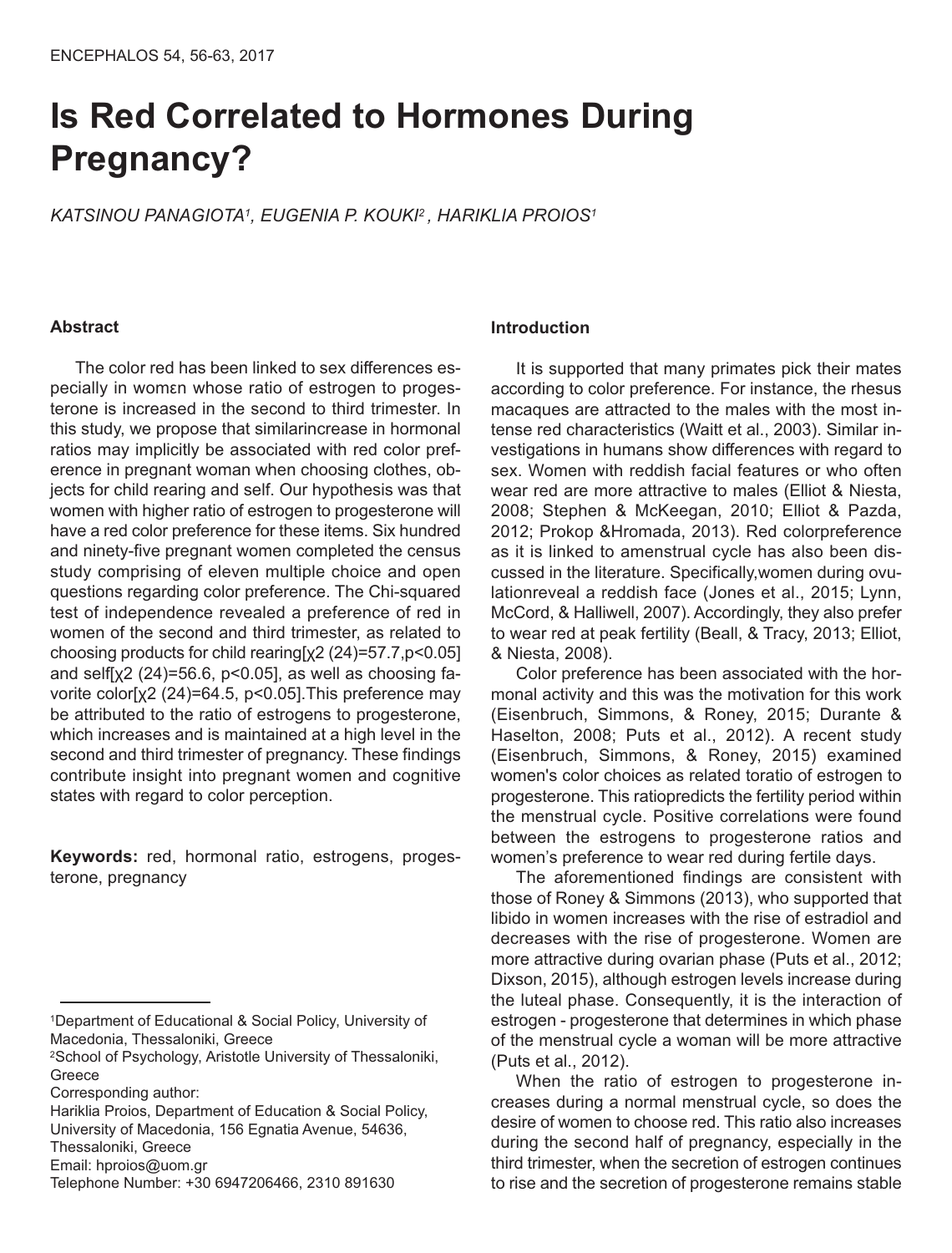or slightly decreases (Boroditsky, Reyes, Winter, & Faiman, 1978; De Hertogh, Thomas, Bietlot, Vanderheyden, & Ferin, 1975). Conclusively, corresponding hormonal levels during pregnancy are expected to influence women's preference of red color. Max Lüscher (1989), cites that the glandular and hormonal activity during pregnancy may be associated with women's preference towards a specific color.In this study, we investigated preference of red in pregnant women, as related to hormonal activity. We hypothesize that from the second trimester of pregnancy and until the end of this, women will tend to wear red and choose items of such colormore often.

#### **Methodology**

## **Participants**

The survey involved 695 pregnant women aged 16 years and over. Specifically, 29.6% of them were between 25 to 31 years, 26.8% were from 32-39 years, 7.2% from 16 to 24 years and the remaining 1.4% were over 40 years old. In regard topregnancy weeks, 46.1% of respondents were in the third trimester of pregnancy (28th to 42nd week), 40.8% in the 2nd trimester (13 to 27 weeks) and the remaining 13.1% in the first trimester of pregnancy (1 to 12 weeks). The majority of participants (94.6%) had a normal pregnancy.The demographics collected in the present study are limited to pregnancy trimester, pregnancy normality and age group, and were only used for the purpose of clearly describing the sample.

## **Stimuli and Procedure**

We constructed a questionnaire for the sole purpose of this study and was not otherwise validated. However the questions were reviewed by a team of academic psychologists and linguists for clarity and language accuracy. The questionnaire was administered online. We posted the link leading to the questionnaireon the following online discussion groups: "Parents, Pregnancy, Baby", "Parents cycle Mommy group / mothers group", "Greek moms Videos", "Pregnancy-Childbirth-Breastfeeding", "Breastfeeding Pregnancy Childbirth. Drama maternity assistant","Pregnant & New Mother","Mama 365","Attica:Support Group Breastfeeding & Maternity","Pregnancy & Motherhood","Pregnancy - Gynecology", "Masters & Teachers", "Teachers,Primary Education", and "Support Group for Pregnant Women" through the social networking sites. Participants clicked on the internet link https://docs.google.com/ forms/d/1XWMKssUEb\_FyJyfnkKU6QvvmeglzhMm92L

wl9-GsZK0/edit and gained access.

The questionnaire included a total of 11 questions, part of which addressed aspects of participants' pregnancy: "In which pregnancy week are you?" (item 1), "Is everything normal in your pregnancy?" (item 2), "What is the gender of the child?" (item 5) and "Pick your age group" (non-numbered item).The remaining 7 were designed to investigate preference of red color: "Describe what you were wearing when you learned that you are pregnant."(item 4), "What is your favorite color?" (item 7),"Describe the maternity clothes you bought or would like to buy during your pregnancy." (item 8),"What color would you prefer the products of child rearing to be (stroller, baby bassinet, car seat)?" (item9), and "Do you wear red during pregnancy?" (item 10). Images of the responses available were provided when possible, so that participants are provided with the chance of visually turning to red. With regard to the questions "How did you feel when you discovered that you werepregnant?"(item 3),"How are you feeling right now?" (item 6), and "How do you feel when wearing red?"(sub-question in item 10), the available answers included facesin red and blue, thatrepresented emotions (The questionnaire was translated in English, and is displayed in Appendix, page 62). All three questions included the same following emotions: Disappointed, Satisfied, Sick, Troubled, Sad, Angry, Excited, Scared. Emotions were presented twice, once in red color, and once in blue.The purpose of these seven questions was to examinewhether pregnant women would consistently preferthe red faces over the blue ones. The color chosen for the background of the questionnaire was neutral, so that the respondentswere not led to selecting specific answers.The responses were collected online and analyzed.

#### **Results**

The analysis of the responses was made through the SPSS program and evaluated in accordance with the Pearson χ2criterion, in order to test statistical significance between pregnancy weeks and other variables.

Results demonstrated a statistically significant correlation between pregnancy weeks and favorite color, with women in the second trimester showing a greater preference for red than the rest  $[x2(24)=64.5, p<0.05]$ . Namely, a total of 75 women reportedred as their favorite color. Thirty eight out of these 75 participants were in the second trimester, 24 were in the third and 13 in the first trimester.

Similarly, a statistically significant correlation was found between pregnancy weeks and preferred color of maternity clothes. Pregnant women in the second trimester preferred red clothes over other colors [χ2 (24)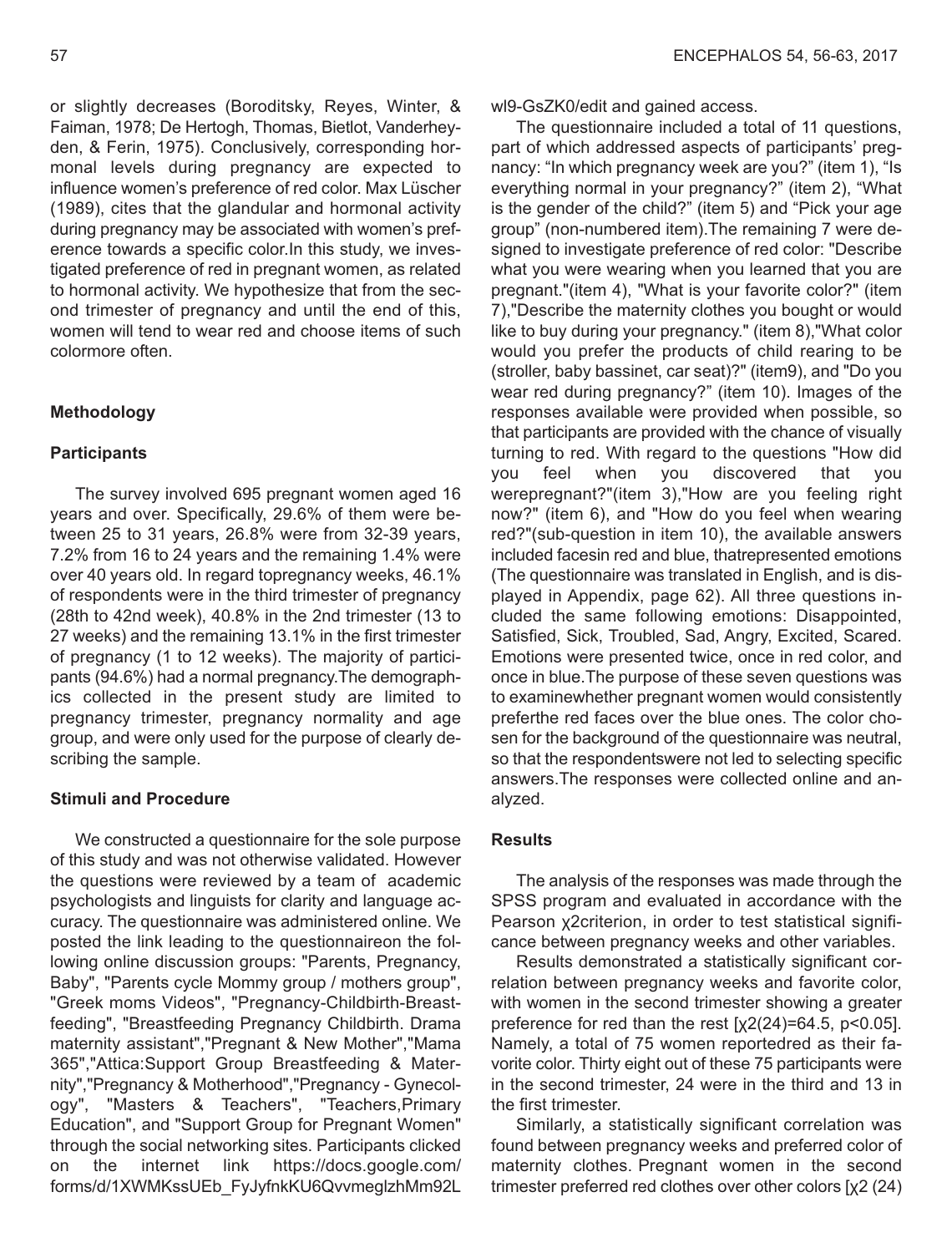=56.6, p<0.05]. Specifically, 31 women reported that the clothes they bought or the clothes they would prefer purchasing were red. Fifteen out of 31 were in the second trimester, 10 in the third trimester and just 6 in the first trimester of pregnancy.

Statistically significant correlation was found between pregnancy weeks and preferred color of productsfor child rearing, with women in the third trimester showing a greater preference for red than those in the second and first trimester [χ2(24)=57.7,p<0.05]. Specifically, 90 women chose the color red, out of which, 42 were in the third trimester, 32 in the second trimester and the remaining 16 in the first trimester.

Finally, there was a statistically significantcorrelation between pregnancy weeks and wearing red during pregnancy, since most pregnant women reporting that they wore red during their pregnancy werein the second trimester  $[x2(2)=30.0, p<0.05]$  followed by those in the third trimester. Again fewer women showing preference for red were in the 1st trimester.

Most women reported that positive emotions emerged when they discovered that they were pregnant (79.6%). Likewise, the majority reported positive emotions as far as their current emotional state is concerned (66.4%). However, there was no statistically significant preference of the color of the faces, with red faces being picked by the participants as often as the blue ones. In addition, most women reported positive emotion when wearing red (77%), but no significant difference was found as to the choice of the color of faces.

#### **Discussion**

Women in the 2nd and 3rd trimester of pregnancy reported asignificant preference of red color, which was not reported by women in the first trimester, thus confirming our initial hypothesis. Consistent with previous research concerning ovulation period (Eisenbruch, Simmons & Roney, 2015; Durante & Haselton, 2008; Puts et al. 2012), this preference may be attributed to the ratio of estrogen to progesterone, which increases from the 16th week of pregnancy and its high level is maintained until the end of pregnancy. This increased ratio of estrogen to progesterone is similar to the increase observed during ovulation.

The majority reported that positive emotions when they discovered that their pregnancy. The participants picked red and blue faces to report emotions equally often in all eight emotions. Positive emotions concerning their current emotional state were also reported by the majority, with no differences between picking red and blue faces. In addition, most women reported positive emotional states when wearing red. No significant

difference was found, concerning the choice of the color of faces in the aforementioned reports of all eight emotions, as well.This is consistent with the findings of Buechner, Maier Lichtenfeld, and Schwarz(2014). Their study supports that a red or blue emotionally loaded non-human face (such as those displayed in our questionnaire) has no effect on the drawing participants' attention.

Due to certain limitations of this study, one should interpretour findings with reserve. Firstly, online recruitment of participants made homogenous distribution of the sample impossible. That is, women in the 1st trimester were not equally represented as women in the other two trimesters.Additionally, the sample was collected online and consequently, hormonal levels could not be monitored directly. However, we did observe statistically significant increase in preference of red color in women, whose estrogen to progesterone ratio is expected to be increased (2nd and 3rd trimester).

As mentioned before, the literature addressing preference of red color during pregnancy to date is limited. Although this highlights the originality of our research, further investigation is suggested. The replication of this work using a control group of non-pregnant women ovulating in comparison to pregnant women would confirm whether changes in color preference can be attributed to hormonal changes observed in the second half of pregnancy. It is also suggested that further research on the topic should incorporate direct observation of the hormone levels of both groups. In any case, the present study may be the beginning of the investigation of a topic that has not yet been studied and which is of great interest, as it will highlight the role hormones in pregnant women's cognition and perception of color.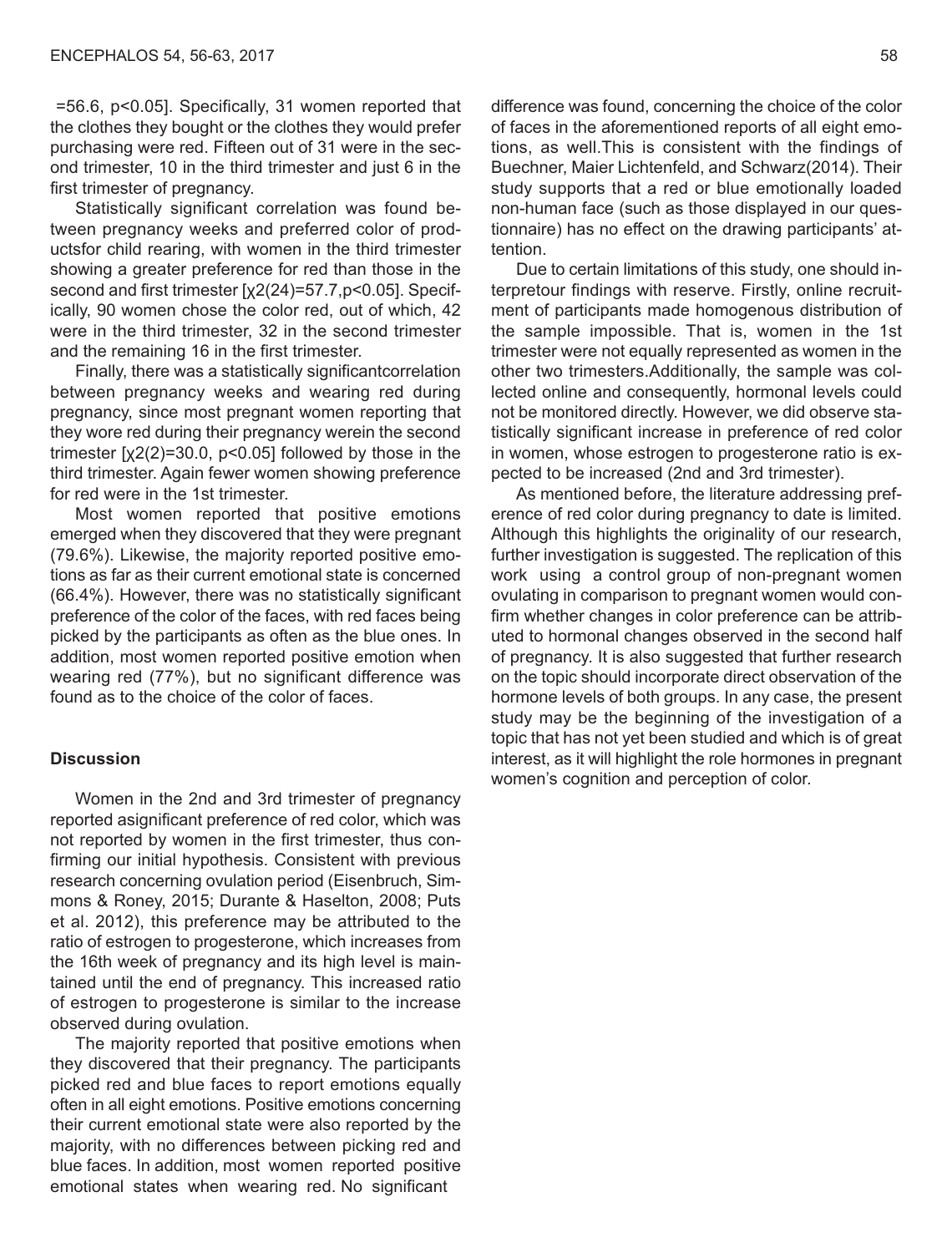#### **References**

Beall, A. T., & Tracy, J. L. (2013). Women are more likely to wear red or pink at peak fertility. Psychological Science, 0956797613476045.

Boroditsky, R. S., Reyes, F. I., Winter, J. S., &Faiman, C. (1978). Maternal serum estrogen and progesterone concentrations preceding normal labor. Obstetrics & Gynecology, 51(6), 686-691.

Buechner, V. L., Maier, M. A., Lichtenfeld, S., & Schwarz, S. (2014). Red-take a closer look. PloS one, 9(9), e108111.

De Hertogh, R., Thomas, K., Bietlot, Y., Vanderheyden, I., & Ferin, J. (1975). Plasma levels of unconjugated estrone, estradiol and estriol and of HCS throughout pregnancy in normal women. The Journal of Clinical Endocrinology & Metabolism, 40(1), 93-101.

Dixson, A. (2015). Human sexuality and the menstrual cycle: comment on Havliček et al. Behavioral Ecology, 26(5), 1261-1261.

Durante, K. M., Li, N. P., &Haselton, M. G. (2008). Changes in women's choice of dress across the ovulatory cycle: Naturalistic and laboratory task-based evidence. Personality and Social Psychology Bulletin.

Eisenbruch, A. B., Simmons, Z. L., &Roney, J. R. (2015). Lady in Red Hormonal Predictors of Women's Clothing Choices. Psychological science, 26(8), 1332-1338.

Elliot, A. J., &Niesta, D. (2008). Romantic red: red enhances men's attraction to women. Journal of personality and social psychology, 95(5), 1150.

Elliot, A. J., &Pazda, A. D. (2012). Dressed for sex: Red as a female sexual signal in humans. PLoS One, 7(4), e34607.

Jones, B. C., Hahn, A. C., Fisher, C. I., Wincenciak, J., Kandrik, M., Roberts, S. C., Little, A. C., &DeBruine, L. M. (2015). Facial coloration tracks changes in women's estradiol. Psychoneuroendocrinology, 56, 29-34.

Lüscher, M. (1990). The Lüscher color test. Simon and Schuster.

Lynn, B. M., McCord, J. L., &Halliwell, J. R. (2007). Effects of menstrual cycle and sex on progesterone hemodynamics. American Journal of Physiology: Regulatory, Integrative, and Comparative Physiology, 292, R1260–R1270.

Prokop, P., &Hromada, M. (2013). Women use red in order to attract mates. Ethology, 119(7), 605-613.

Puts, D. A., Bailey, D. H., Cárdenas, R. A., Burriss, R. P., Welling, L. L., Wheatley, J. R., & Dawood, K. (2013). Women's attractiveness changes with estradiol and progesterone across the ovulatory cycle. Hormones and Behavior, 63(1), 13-19.

Roney, J. R., & Simmons, Z. L. (2013). Hormonal predictors of sexual motivation in natural menstrual cycles. Hormones and Behavior, 63(4), 636-645.

Stephen, I. D., & McKeegan, A. M. (2010). Lip colour affects perceived sex typicality and attractiveness of human faces. Perception, 39(8), 1104-1110.

Waitt, C., Little, A. C., Wolfensohn, S., Honess, P., Brown, A. P., Buchanan-Smith, H. M., & Perrett, D. I. (2003). Evidence from rhesus macaques suggests that male coloration plays a role in female primate mate choice. Proceedings of the Royal Society of London B: Biological Sciences, 270(Suppl 2), S144- S146.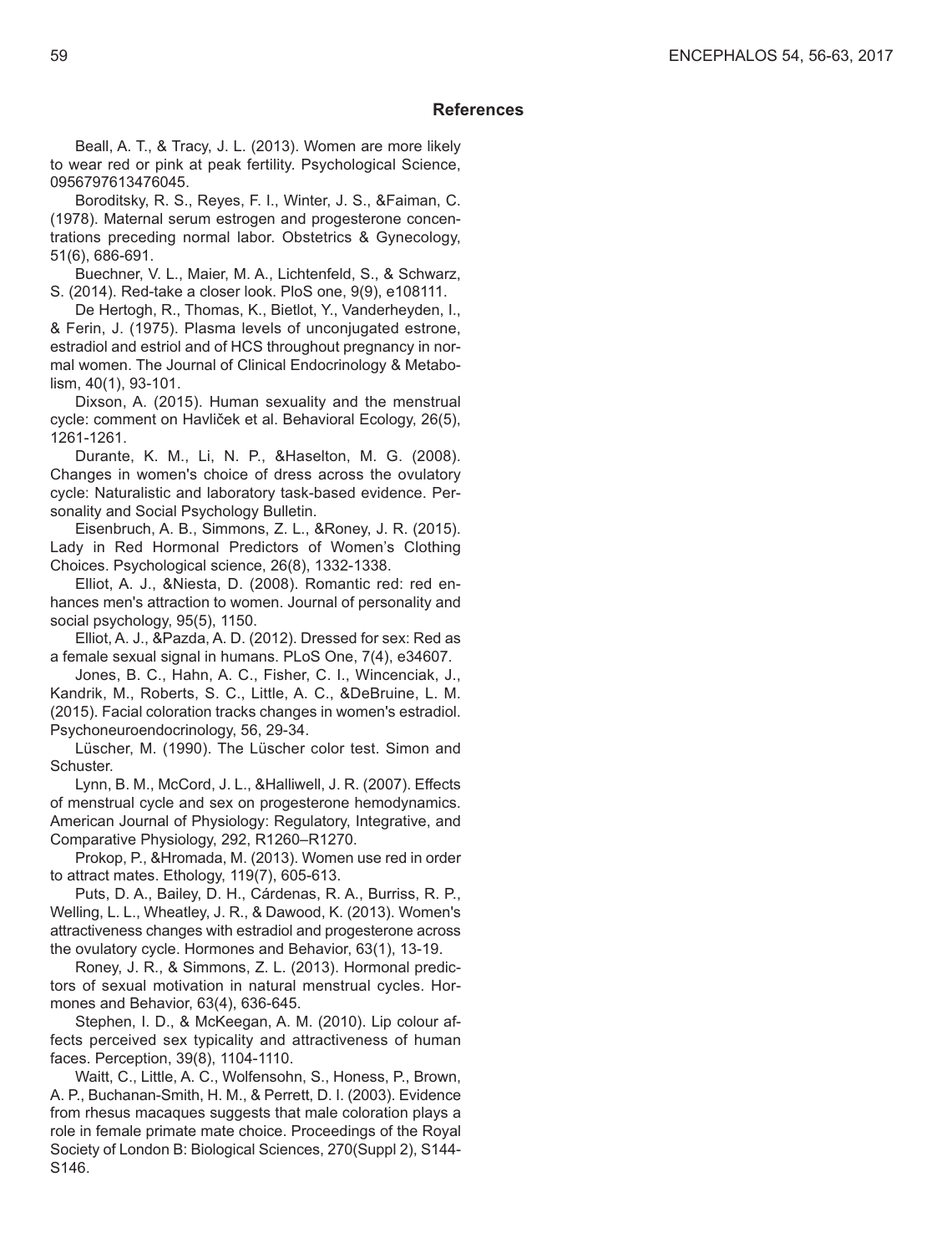# ENCEPHALOS 54, 56-63, 2017 60

*Figure1:*Participants' age groups.



*Figure2: Participants' pregnancy weeks.*

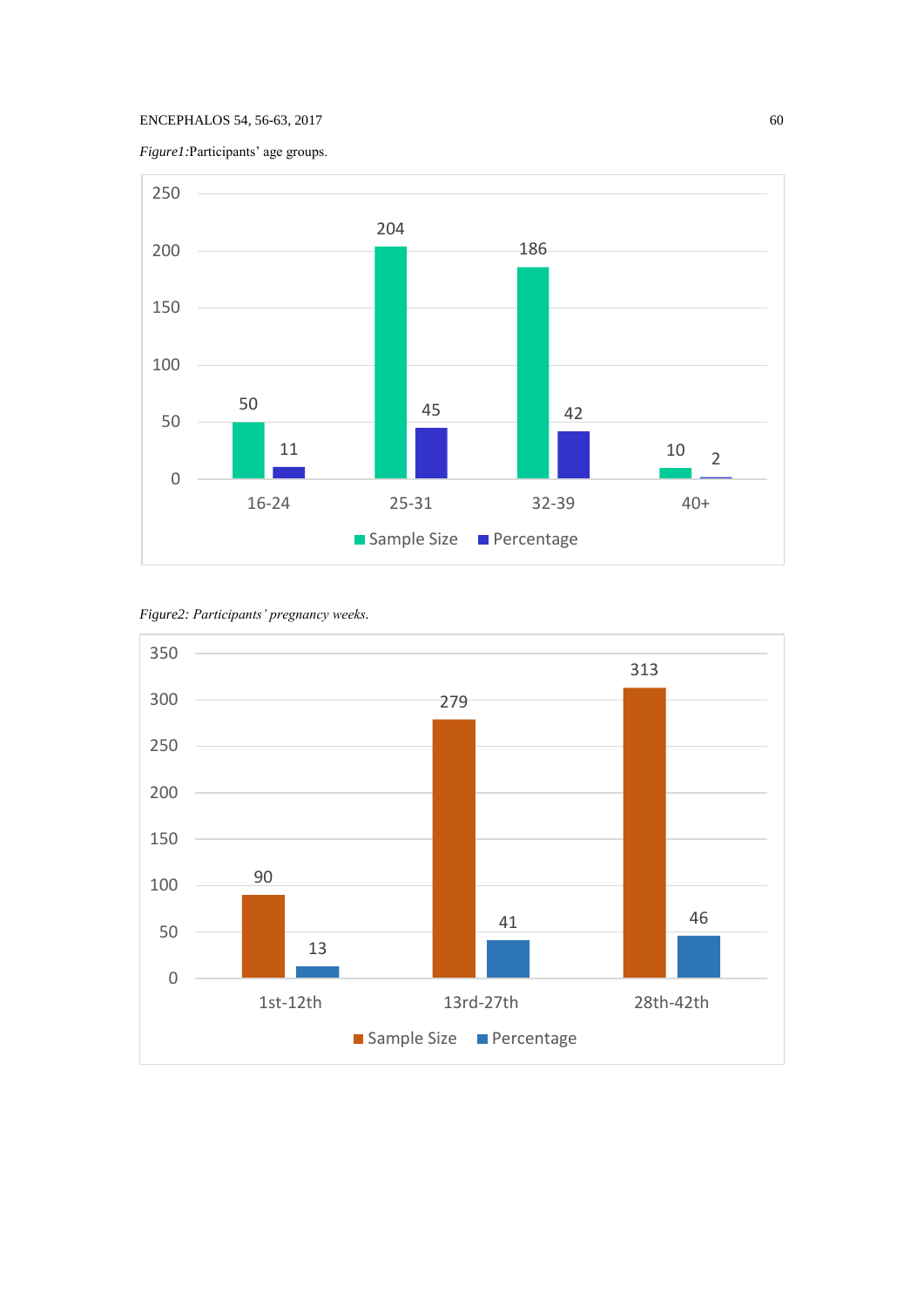|                                                                     | Troubled        | Excited          | Sad             | Disappointed    | Satisfied | Sick           | Scared         | Angry           |  |  |  |
|---------------------------------------------------------------------|-----------------|------------------|-----------------|-----------------|-----------|----------------|----------------|-----------------|--|--|--|
| Red<br>Color                                                        | 130             | 552              | $\overline{8}$  | $\overline{3}$  | 166       | $\overline{5}$ | 165            | $\overline{5}$  |  |  |  |
| Blue<br>colour                                                      | 130             | 552              | $\,8\,$         | $\mathfrak{Z}$  | 166       | 5              | 165            | $\sqrt{5}$      |  |  |  |
| Table 2: Participants' reports about their current emotional state. |                 |                  |                 |                 |           |                |                |                 |  |  |  |
|                                                                     | Troubled        | Excited          | Sad             | Disappointed    | Satisfied | Sick           | Scared         | Angry           |  |  |  |
| Red colour                                                          | 122             | 424              | $\overline{17}$ | $\overline{4}$  | 215       | 29             | 164            | $20\,$          |  |  |  |
| Blue<br>colour                                                      | 122             | 424              | 17              | $\overline{4}$  | 215       | $\mathfrak{Z}$ | 164            | 20              |  |  |  |
| Table 3. Participants' report about how they feel when wearing red. |                 |                  |                 |                 |           |                |                |                 |  |  |  |
|                                                                     | Troubled        | Excited          | Sad             | Disappointed    | Satisfied | Sick           | Scared         | Angry           |  |  |  |
| Red<br>colour                                                       | $\overline{45}$ | $\overline{145}$ | $\overline{8}$  | $\overline{10}$ | 255       | $\overline{3}$ | $\overline{8}$ | $\overline{10}$ |  |  |  |
| Blue<br>colour                                                      | 45              | 145              | $\,8\,$         | $10\,$          | 255       | $\mathfrak{Z}$ | $\,8$          | $10\,$          |  |  |  |

Table 1: Participants' reports about how they felt when they discovered their pregnancy.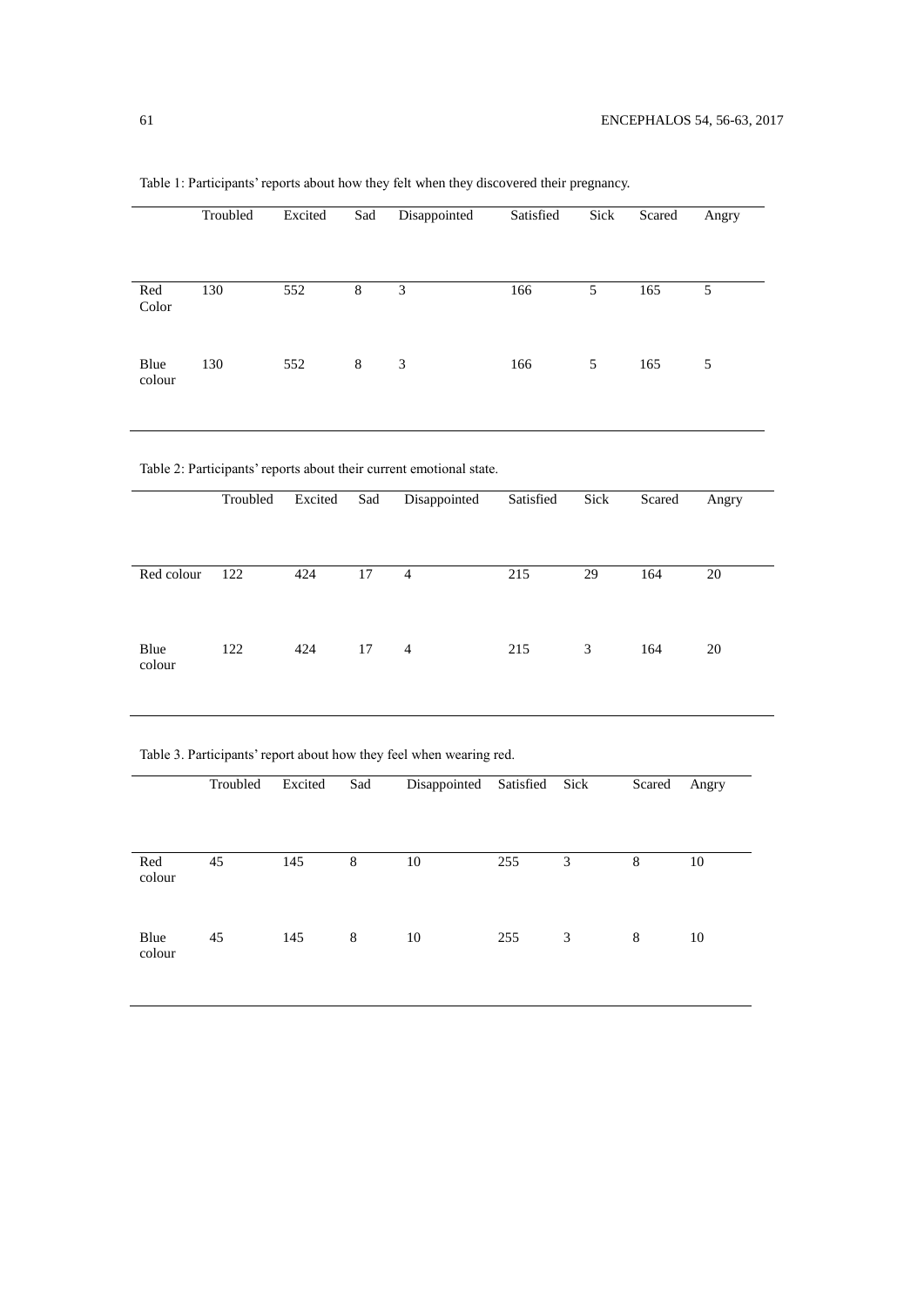## ENCEPHALOS 54, 56-63, 2017 62

This questionnaire was constructed by Hariklia Proios and PanagiotaKatsinou, for the purpose of examining the emotional experiences of pregnant women. There will be no request for personal data. Please reply honestly.

- Report your age group.
- 1. In which pregnancy week are you?
	- $1st-12^{th}$
	- $\bullet$  13th-27<sup>th</sup>
	- $28<sup>th</sup>-42<sup>nd</sup>$
- 2. Is your pregnancy uneventful?
	- Yes
	- No
- 3. How did you feel when you discovered that you were pregnant?



- 4. Describe what you were wearing when you discovered that you were pregnant.
	- Concerning the type of clothes.
	- Concerning the colour of clothes.
	- Other reports
- 5. Report the gender of the child.
	- Boy
	- Girl
	- I do not know